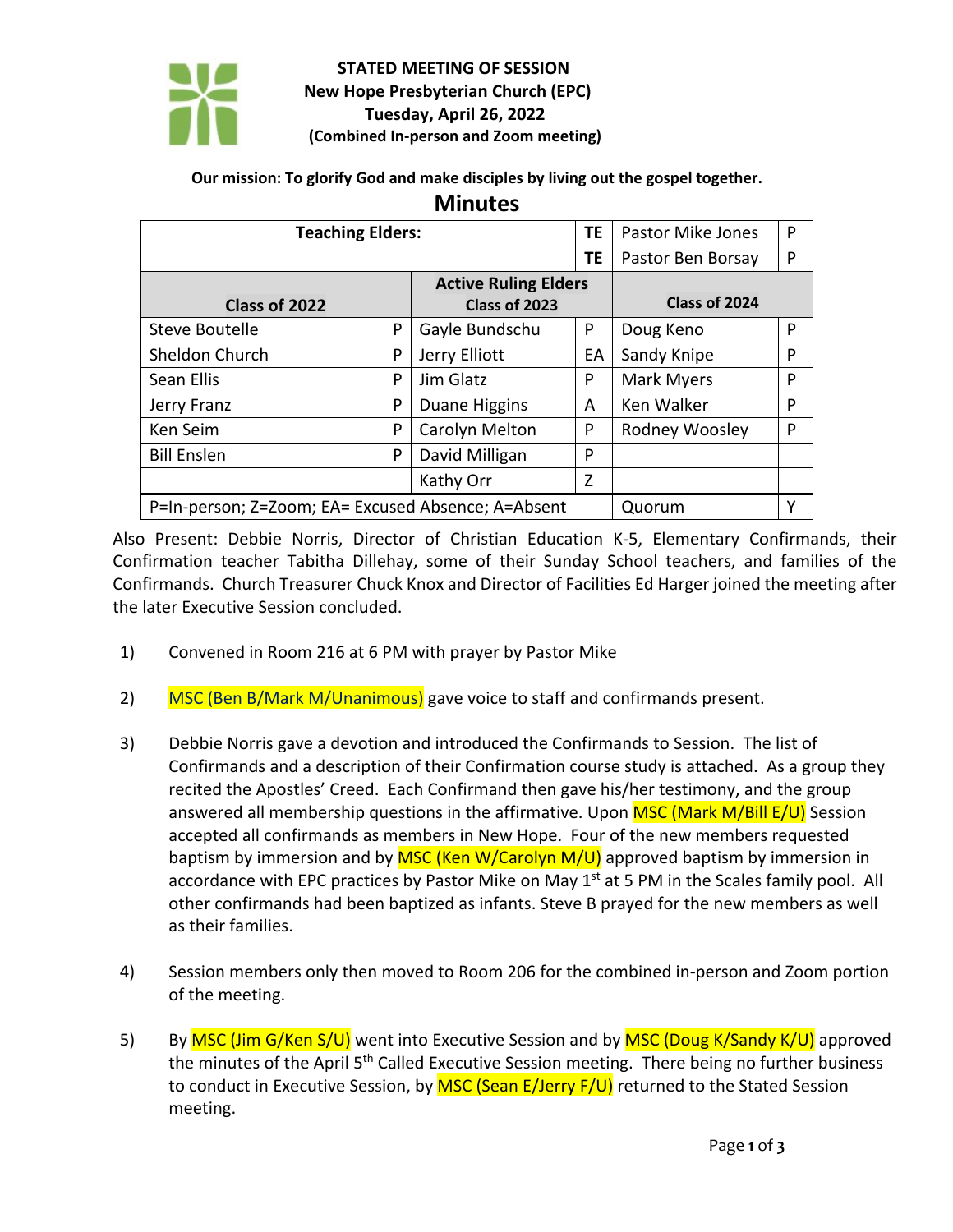- 6) By MSC (Ken W/Sean E/U) approved the Minutes of the March 29th Stated Session Meeting as written.
- 7) Pastor Mike Jones (Moderator) Report Updated Session on some members' health issues
- 8) Pastor Ben Borsay (Vice Moderator) Report (See attached handout) Announced the following on his "Path Forward":
	- (a) Culture Task Force Added Steve McKinnon to the committee of Sheldon Church, Ken Seim and himself. They are just starting to work and welcome elders' input of ideas, concerns, and suggestions. Will report more at the next meeting.
	- (b) Staff stuff In his new role as PT Executive Pastor, Ben reported that he is leading the staff meetings so that Pastor Mike may focus on preaching, teaching, other pastoral duties, and visitation. Additionally, Pastor Ben reported that Michelle is no longer doing communication but will continue doing Family Ministry. The rest of the staff have volunteered to handle different portions of the communications work. Other changes may be coming to report on at the next meeting.
	- (c) Pulpit Nominating Committee Stated Session might be in the position to start the process as soon as the June Stated meeting. Ben asked that the Elders be in prayer about this. He also reported that he is seeking clarity from General Assembly as to what role he can take in that committee.
- 9) Clerk of Session Report:
	- (a) Membership Report
		- (i) Membership Statistical Reports "RptMS01 Monthly Statistics" summary and "RPT09G Adjustments to Membership" detail for March 2022 (See attached).
		- (ii) David Milligan reported the Membership Committee is continuing to work on the Session contacts of the large backlog of dormant members.
		- (iii) By  $MSC$  (David M/Mark M/U) Session approved removals from membership per the April 12<sup>th</sup> Membership Removals A. list attached. Jim G led in prayer for these. The Clerk will notify each in writing if a current address is known.
		- (iv) By MSC (David M/Ken  $S/U$ ) Session approved the inactive status of those members per the April  $12<sup>th</sup>$  List B. attached. Ken W led in prayer for those on this list. This is an internal membership status change only.
		- (v) By MSC (David M/Gayle B/U) Session reinstated active membership to two members who had been shown in error last month as having requested removal from membership. The Clerk will notify the members and the church office of this correction.
	- (b) Reported a Session Commission meeting for the purpose of accepting new members held on 3/29/22 (See attached).
- 10) Standing Committee Reports
	- (a) Finance Committee Report Chuck Knox (See March Financials attached)
	- (b) Personnel Committee Report Bill E No meeting on which to report this month